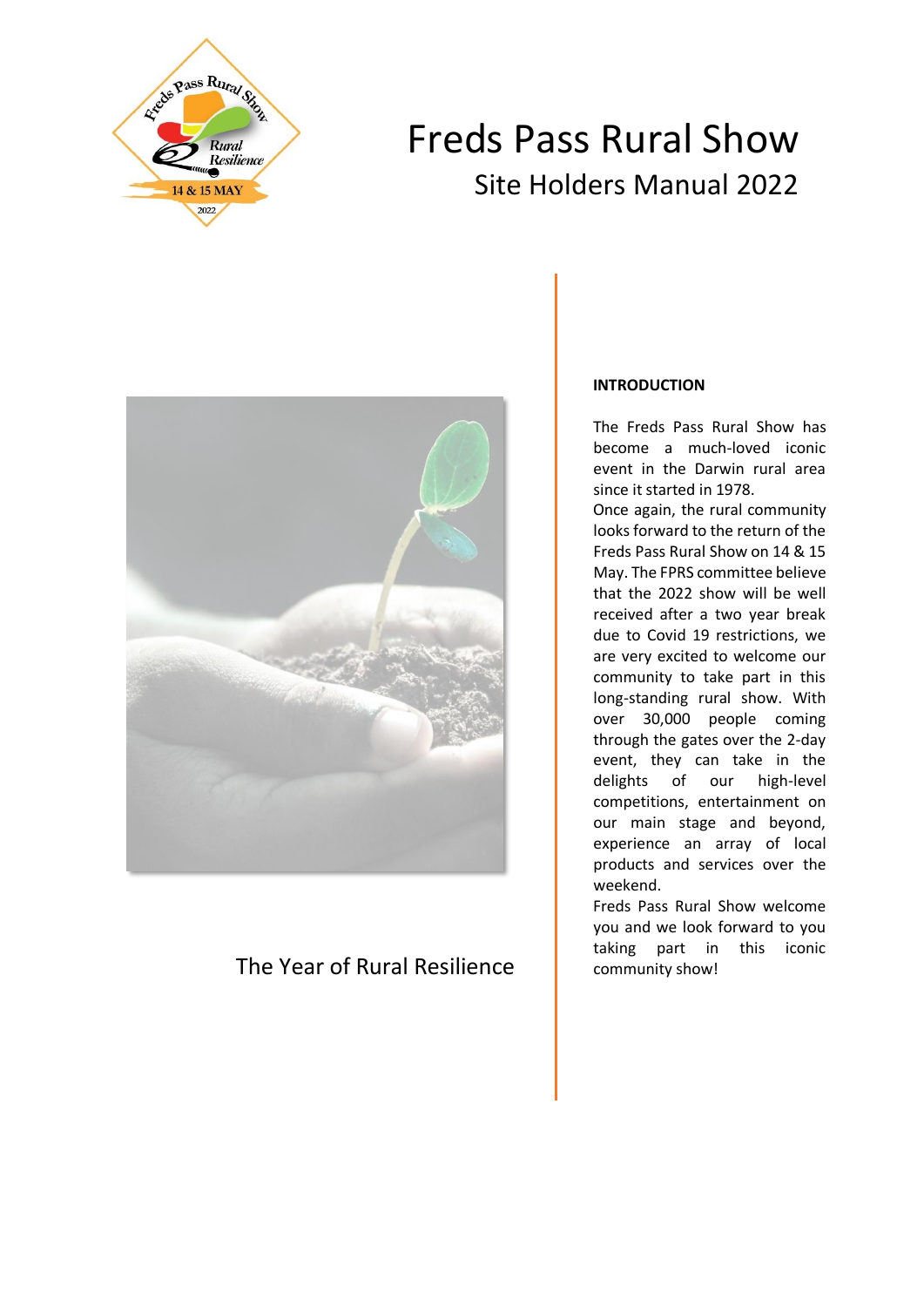#### **GENERAL INFORMATION**

#### **FPRS Bank Account Details:**

Bendigo Bank Coolalinga BSB: 633000 Account: 150695039

#### **PERSONNEL**

#### **Committee**

Chair: Shirley Preston Vice Chair: Tim West Treasurer: Colleen Yiallourou Secretary: Christine Simpson General Committee Members: Jane Miles, Trudy Stewart, Colin Parkinson

Event Manager: Linda Masters – 0488 588 202 Email: [info@fredspassruralshow.org.au](mailto:info@fredspassruralshow.org.au) Website: [www.fredspassruralshow.org.au](http://www.fredspassruralshow.org.au/)

All enquiries regarding sites should be directed to the Event Manager Linda Masters on 0488 588 202

#### **SHOW DATES / TIMES FOR FREDS PASS RURAL SHOW 2022**

Friday 13 May – 50km Feast Gala Dinner – starts 6:30pm – closes 11:30pm Saturday 14 May - Gates open to the public at 9am – close at 12:30am Sunday 15 May - Gates open to the public at 9am – close at 4:00pm

#### **SHOW OFFICE OPENING TIMES**

| From 7 <sup>th</sup> March                   |  |  |  |  |
|----------------------------------------------|--|--|--|--|
| Monday - Wednesday - Friday                  |  |  |  |  |
| 9:30am to 1:30pm                             |  |  |  |  |
|                                              |  |  |  |  |
| From 28 <sup>th</sup> March                  |  |  |  |  |
| Monday - Wednesday - Thursday                |  |  |  |  |
| 9am to 5pm                                   |  |  |  |  |
|                                              |  |  |  |  |
| From 19th April                              |  |  |  |  |
| Tuesday & Friday                             |  |  |  |  |
| 9am to 1pm                                   |  |  |  |  |
|                                              |  |  |  |  |
| From 3 <sup>rd</sup> May                     |  |  |  |  |
| Monday to Friday                             |  |  |  |  |
| 8:30am to 5pm                                |  |  |  |  |
| Saturday 7 <sup>th</sup> May open 1pm to 4pm |  |  |  |  |
|                                              |  |  |  |  |
| From 9 <sup>th</sup> May                     |  |  |  |  |
| Monday to Friday                             |  |  |  |  |
| 8am to 6pm                                   |  |  |  |  |
| 大きい ファー・ファー・エヌ しょうしょう しんし                    |  |  |  |  |

*Times are subject to change*

1

ABN 16 951 961 129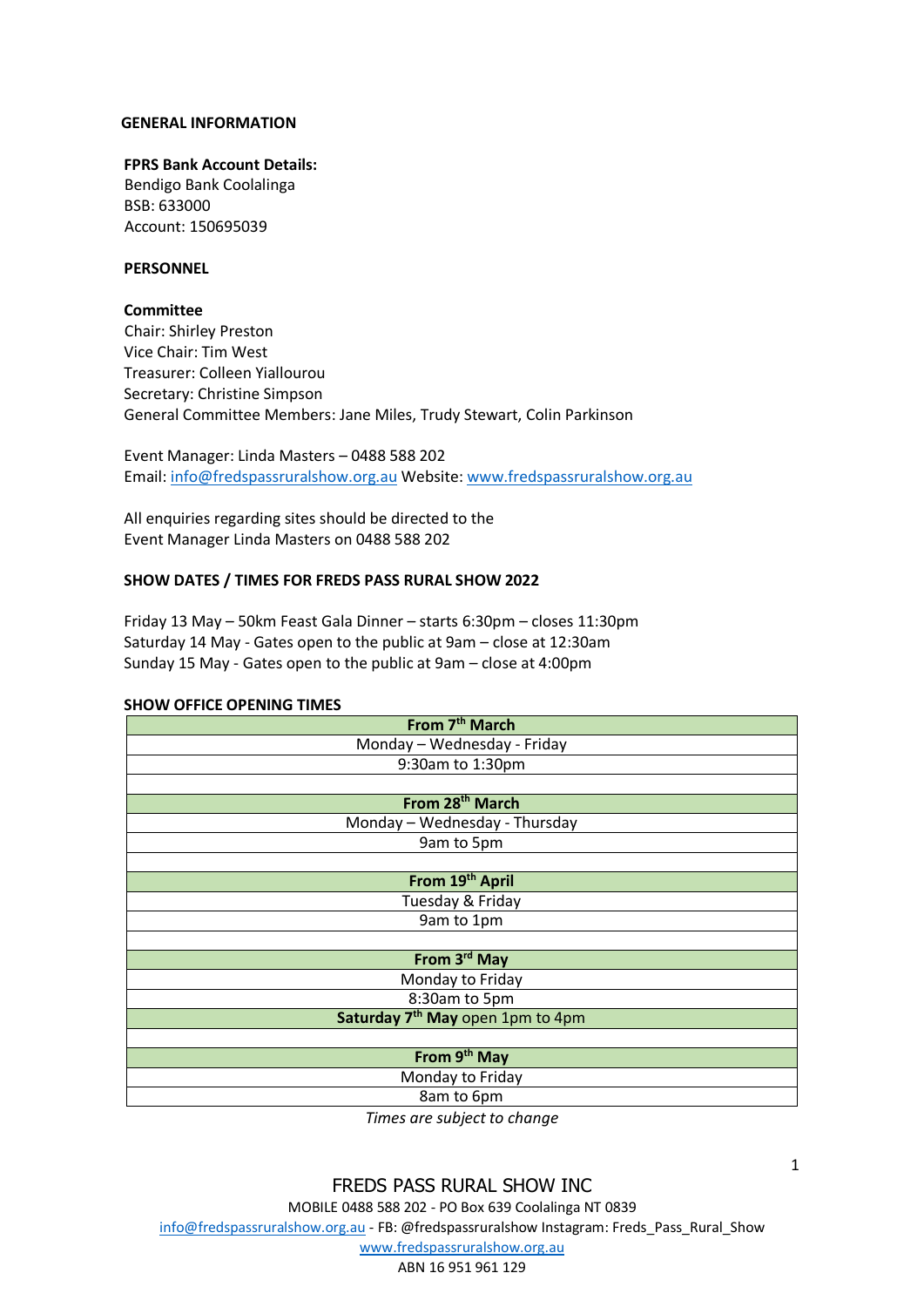## **SITE HOLDERS CHALLENGE**

Sponsored by Kezia Purick MLA

Each year the Freds Pass Rural Show awards a trophy for the best presented site. There is no entry fee and all site holders are automatically entered. We will be looking for – originality, impact and overall presentation. GOOD LUCK!

**2019 Winner –** Vanderfield

**2018 Winner** – The Shed Company Darwin

**2017 Winner** – Mrs P's Farm

#### **COVID REGULATIONS**

You are expected to follow COVID safe guidelines for you, your staff and visiting patrons to your stall. Providing free sanitation aids is encouraged.

All site holders are required to have their own COVID19 Business Safety Checklist - you will be required to upload evidence with your application.

Link here to apply if you don't already have the document:

[https://coronavirus.nt.gov.au/business-and](https://coronavirus.nt.gov.au/business-and%20work/business#/how_to_lodge_a_covid19_safety_plan) 

work/business#/how to lodge a covid19 safety plan

Check in codes will be provided by Freds Pass Rural Show at the gates and throughout the showgrounds - it is not necessary for site holders to have their own check in codes unless you are providing services such as massage or beauty treatments where close contact occurs in an enclosed area.

#### **MONEY/CHANGE FACILITIES**

There are NO banking/change facilities on the Freds Pass Rural Show (FPRS) premises. Please ensure you have enough change available for the duration of the show. Automatic tellers will be available on the premises – please see site map for locations.

#### **SECURITY**

There will be security on the premises for the duration of the show, commencing on Thursday night (12th) until 8am on Monday. Please keep valuables safe - FPRS will not take responsibility for any lost or stolen goods.

#### **INSURANCE**

All site holders are responsible for insuring their own property and goods. Site holders must also comply with statutory insurance requirements - this includes motor vehicle and workers compensation insurance. You will be required to send a copy of your public liability insurance certificate with your application.

## **SITE HOLDERS' AREA AND PRESENTATION**

Site holders are required to keep and leave their area neat and tidy; bonds will not be refunded if your site is left untidy and rubbish needs to be picked up when you vacate. ALL small rubbish items such as cut cable ties, rubber bands, can ring pulls, paper scraps, bottle caps, etc must be included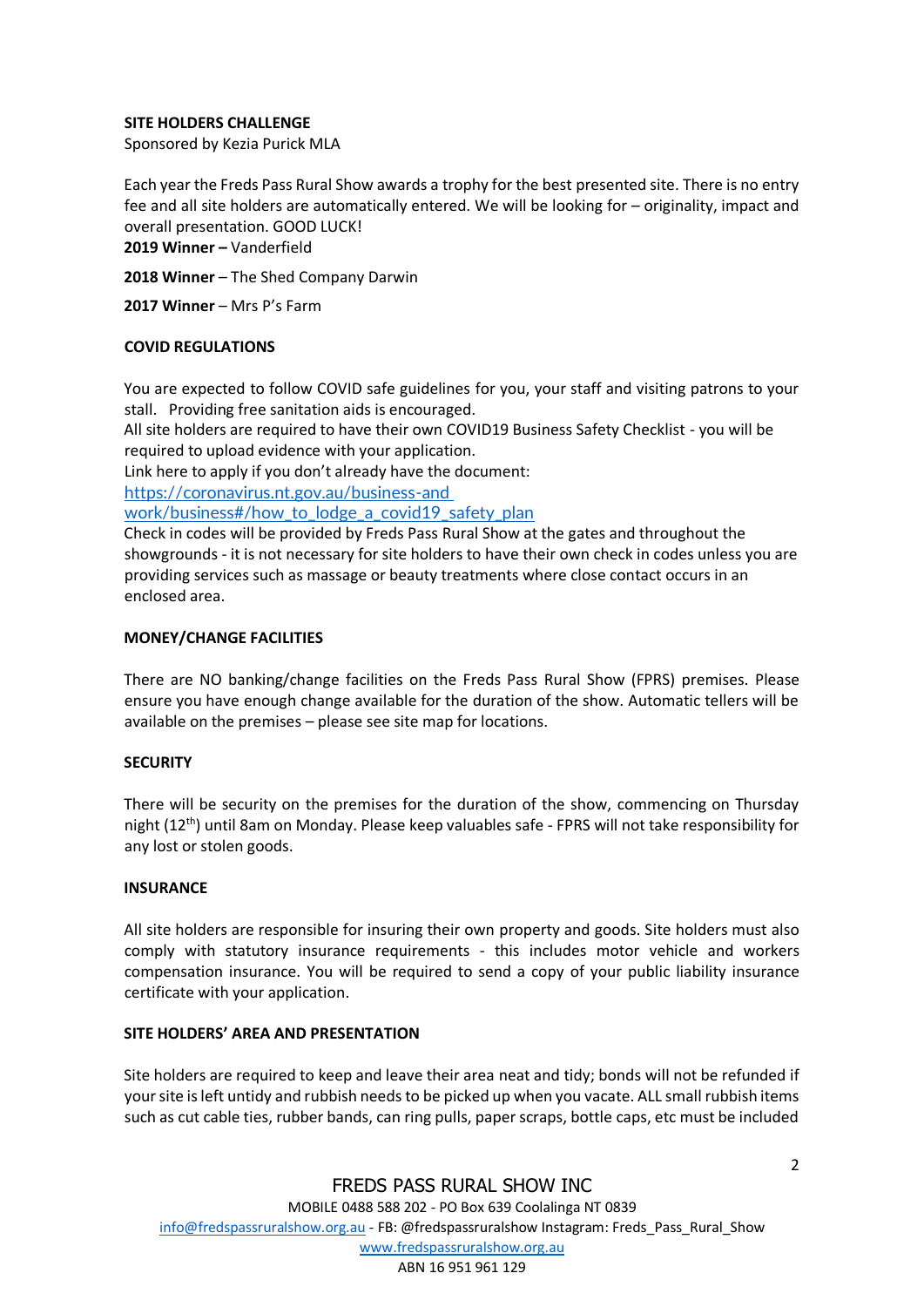in the clean-up. Staff are encouraged to represent their products and business in a professional manner, and dress according to the exhibit's theme/design.

## **PROHIBITED ITEMS**

In addition to the requirements of NT Consumer Affairs, site holders are prohibited from selling, giving away or using as prizes any article which could cause annoyance to the public at the showgrounds as deemed by the Committee. This includes the following: laser lights, balloons, water pistols, fireworks, cap guns, chewing gum, offensive material or any other article that could cause annoyance or offence to the public. The use of loudspeakers or amplifiers are prohibited.

## **LOTTERIES, RAFFLES & GAMES**

The number of lotteries and raffles are restricted. All approved lotteries and raffles must have written permission from the Committee. Games of chance are prohibited unless approved by the Committee.

## **ADVERTISING**

- Site holders' advertising or signage should be of a high quality and must be kept within the boundaries of the stall space.
- The Committee reserves the right to remove any advertising or signage which is located outside the perimeters of the stall, deemed to be objectionable, or of poor quality.
- A-frames must be kept within boundaries of the stall and not in walkways.
- Site holders are not permitted to distribute circulars, handbills, or any form of advertising outside the perimeters of their space.

## **SITE APPLICATIONS**

- All site applications are online only, and full fee payment is required at time of booking.
- Site applications close on **15/04/2022.** The Committee at its discretion may approve late site holder applications.
- All site holders must pay \$100 bond/deposit at the time of their booking. The bond/deposit is non- refundable in the following circumstances.
	- $\circ$  Cancellation of site booking after the 1st May 2022
	- $\circ$  Your site is left untidy or with rubbish on the ground, and rubbish is not disposed of properly
	- $\circ$  If you do not remain trading for the full duration of the show (to 4pm Sunday)
- Site charges are for ground space only shade, partitions, passes, etc…. are not included. All site structures, shade and displays are to be located within the boundaries of the site allocation. Please ensure correct dimensions are recorded on all orders and applications.
- When measuring the space you require, please consider the following full dimensions of space and items that may go within your space i.e. van, trailer, gazebo, back of house, placement of signage, open awnings, tow bars, all outside equipment (width, depth, & height).
- If you have tent tie down ropes, they are not to protrude outside of your allocated space, it is preferred that you use a pop up – NB pop ups must be firmly secured with pegs or weights.
- Your site must be used ONLY for the purpose specified in your application.
- The Committee reserves the right to close sites selling/displaying items which have not been approved.

## FREDS PASS RURAL SHOW INC

3

MOBILE 0488 588 202 - PO Box 639 Coolalinga NT 0839

[info@fredspassruralshow.org.au](mailto:info@fredspassruralshow.org.au) - FB: @fredspassruralshow Instagram: Freds\_Pass\_Rural\_Show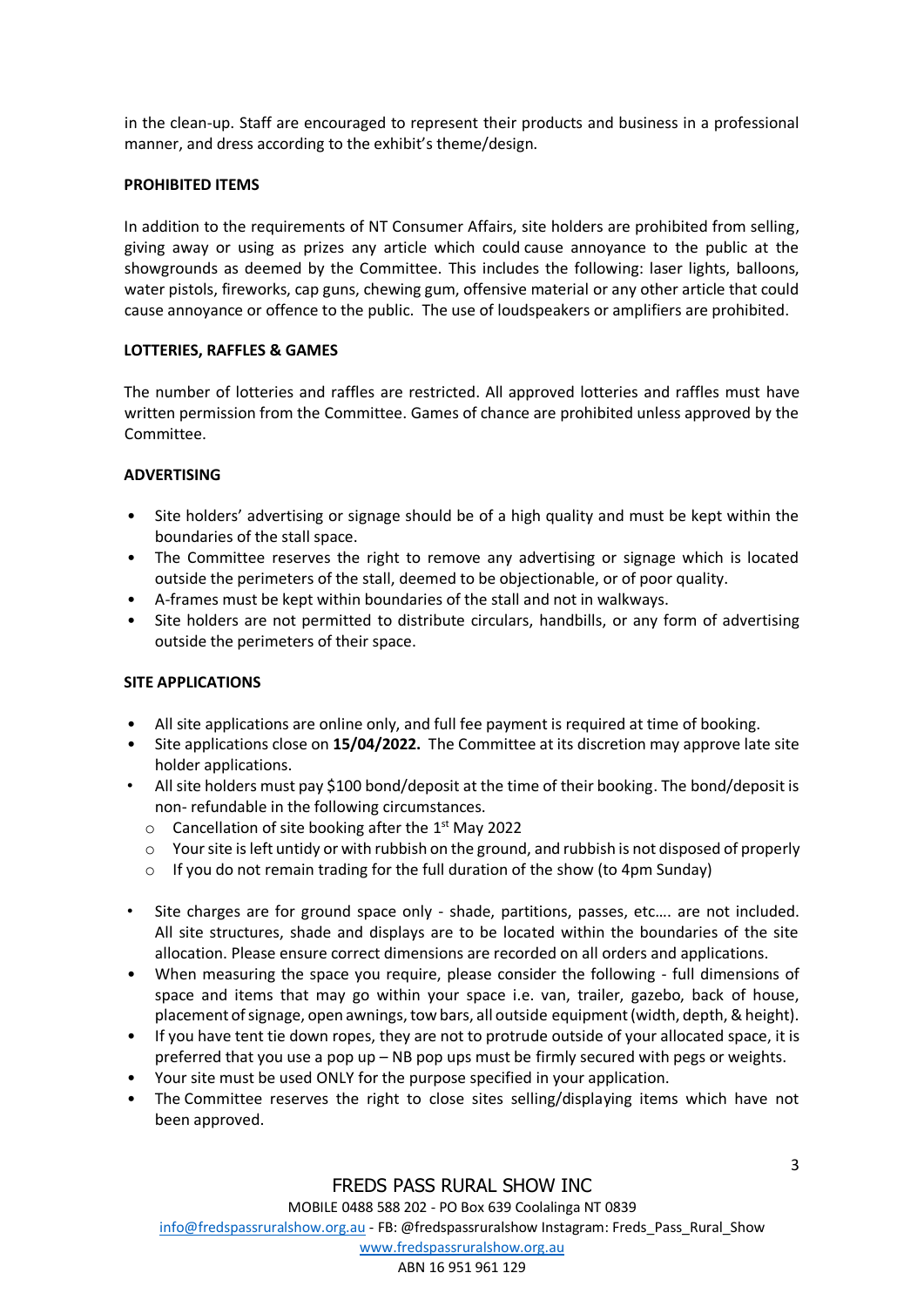- All site holders must have their site number card clearly and prominently displayed on their stands.
- Sub-letting of space is prohibited unless specific approval in writing by the Committee.
- FPRS reserves the right to reject any application.
- Coolalinga & Districts Community Bank are generously offering a sponsorship subsidy on site expenses for not-for-profit organisations who hold a bank account with them. For information, please head to our [website.](https://www.bendigobank.com.au/)

## **Once you pick your area, FPRS will allocate the stall placement. We will endeavor to place you in the best position possible/available.**

**DISCLAIMER: FPRS reserves the right to re-allocate the position or location of your site at any time.**

## **SITE HOLDER PARKING**

- One Site Holder Vehicle Pass is allocated to each site.
- Site holders will have use of the Palmerston Polocrosse Field (behind Melville Way off Blackadder Rd) and area near side show alley/multipurpose shed. **No vehicles are allowed on the concrete under the multipurpose shed.**
- You will need your Site Holder Vehicle Pass on the dashboard of your vehicle to gain entry to the site holder car parks.

## **STALL BUMP IN AND SETUP**

Bump in times – Thursday 12th from 5pm to 10pm and Friday 13th May from 8am to 10pm, **except Premium Area 5, where sites must be vacated by 5:30pm due to 50km Feast gala dinner.**

## **VEHICLE ACCESS**

**Only vehicles with a site holder vehicle pass will be allowed inside the showgrounds for bump in. Vehicle accessto the site areas ceases from8.00amon Saturday and Sunday of the show.**

**Vehicle access for set up**

- o **Melville Way sites (Area 1)** off Bees Creek Road onto Blackadder Drive entry at western end of Melville way (Main western entrance) exit onto Coulter way, Bees Creek Rd.
- o **Coulter Drive sites(Area 2)** off Bees Creek Road onto Coulter Drive, continue on to show hall to turn vehicle around then back down Coulter Way to exit at South gate.
- o **Coulter Drive Sites(Area 3 – Premium)** off Bees Creek Road onto Coulter Drive, continue on to show hall to turn vehicle around then back down Coulter Way to exit at South gate.
- o **North Field sites(Area 4 )** off Bees Creek Road, onto Coulter Way to far North end, exit Coulter Way to South entrance.
- o **South Field sites(Area 5)** off Bees Creek Road, onto Coulter Way, right onto oval or via gateway near multipurpose market shed, exit South entrance.
- The Reserve is open from 6.00am on Saturday and Sunday. Due to Workplace Health & Safety issues, vehicle access ceases from 8.00am each day.
- No site holder will have vehicular access to the showgrounds from 8am to 12midnight on Saturday and 8.00am to 4pm on Sunday. There are no exceptions to this rule.

4

MOBILE 0488 588 202 - PO Box 639 Coolalinga NT 0839

[info@fredspassruralshow.org.au](mailto:info@fredspassruralshow.org.au) - FB: @fredspassruralshow Instagram: Freds\_Pass\_Rural\_Show

[www.fredspassruralshow.org.au](http://www.fredspassruralshow.org.au/)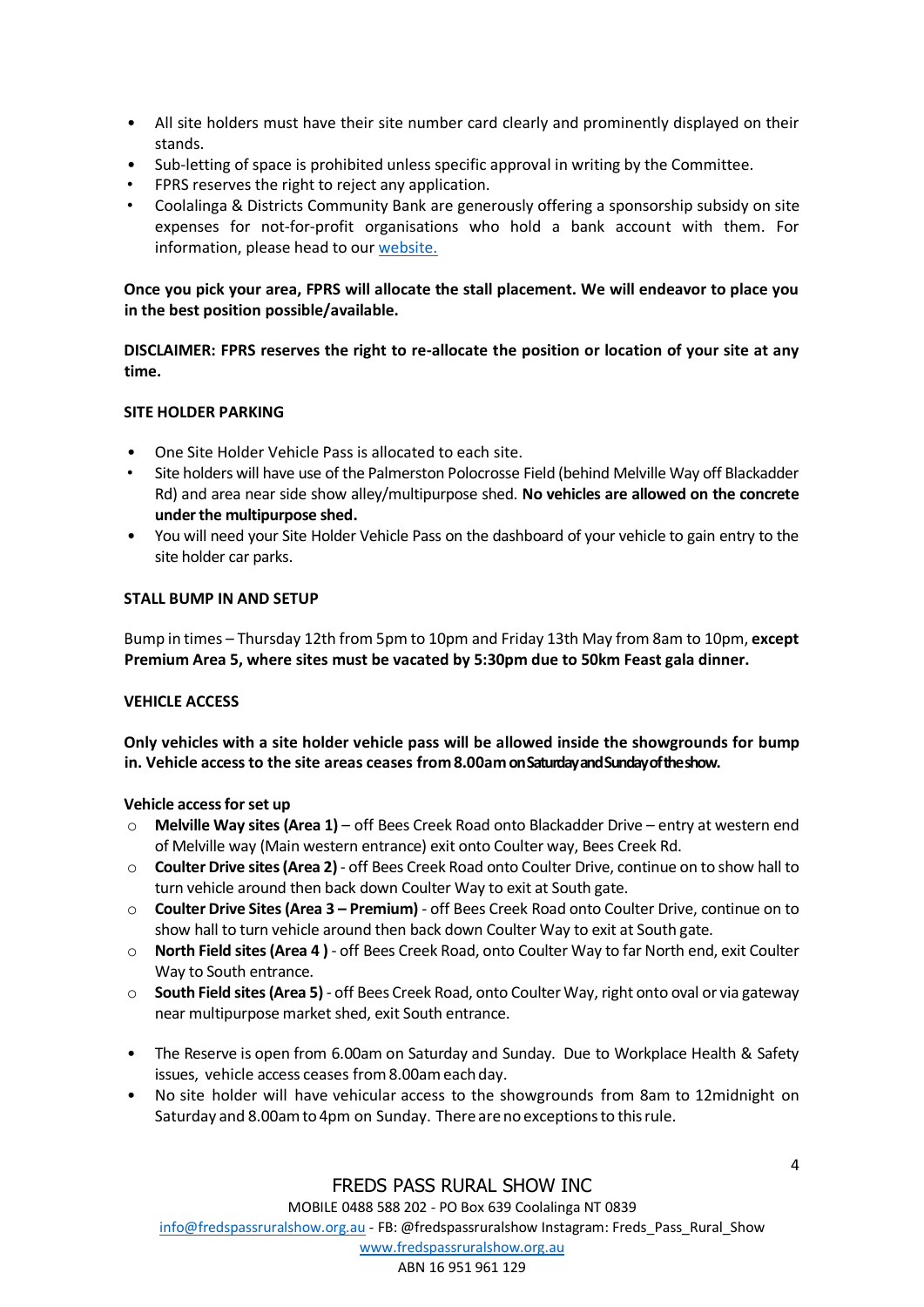- Unauthorised vehicles parking within restricted areas after 8am on show days will be towed away at the owners' expense.
- Dismantlingofsites cancommence from 4pm on Sunday and not before.
- It is mandatory as part of your site holder agreement that no sites are permitted to leave the grounds until after 4pm on the Sunday of the show.
- All sites must be dismantled and removed from the grounds no later than 24 hours after the completion of the Show unless previous arrangements have been made with the committee.

## **ONE DAY SITES ARE NOT PERMITTED - NO EXCEPTIONS TO THIS RULE**

## **SHOW ENTRY – WRISTBANDS & PARKING PASSES**

All site holders must have an entry wristband to gain access to the Show. Security guards will be at the gates checking for wristbands so please ensure you and ALL your staff have their wristbands on their arm. Site holder passes can be purchased on our website or from the Show Office.

## **POWER REQUIREMENTS**

- You must specify what electrical equipment you will be using in your stall.
- No power boards with multiple points are allowed without prior consultation with the Committee.
- Site holders, can purchase power for the following requirements
	- o one (1) 10amp power outlet at a cost of \$65
	- o one (1) 15amp power outlet at a cost of \$75
	- $\circ$  cool rooms will attract a power fee of \$65 (10amps) and are to be arranged by site holder direct.

Additional power requirements can be arranged with Event Manager, who can also give advice on power requirements.

## **ELECTRICAL COMPLIANCE**

## **All electrical leads, equipment and appliances must be tested and tagged by a qualified person.**

Georgie Bowden will be onsite to 'test and tag' during setup.

- Friday 13 May between 8:30am and 3:30pm
- Saturday morning 14 May between 6am and 8am.
- Should you wish to arrange pre-setup testing and tagging, contact Georgie on 0402 131 062 Fee is \$5 per item which is to be paid at the time of procedure.

## **GAS COMPLIANCE**

Each site holder is responsible for ensuring their gas cylinders and regulators are compliant. Please click on the following link to ensure you are up to date with compliance requirements: [https://worksafe.nt.gov.au/forms-and-resources/guides/electrical-equipment-and-gas](https://worksafe.nt.gov.au/forms-and-resources/guides/electrical-equipment-and-gas-installations-at-markets,-shows-and-sporting-events)[installations-at-markets,-shows-and-sporting-events](https://worksafe.nt.gov.au/forms-and-resources/guides/electrical-equipment-and-gas-installations-at-markets,-shows-and-sporting-events) You will be required to upload your gas compliance certification when you apply for a site.

## **Work Health and Safety inspectors will be checking all equipment on site.**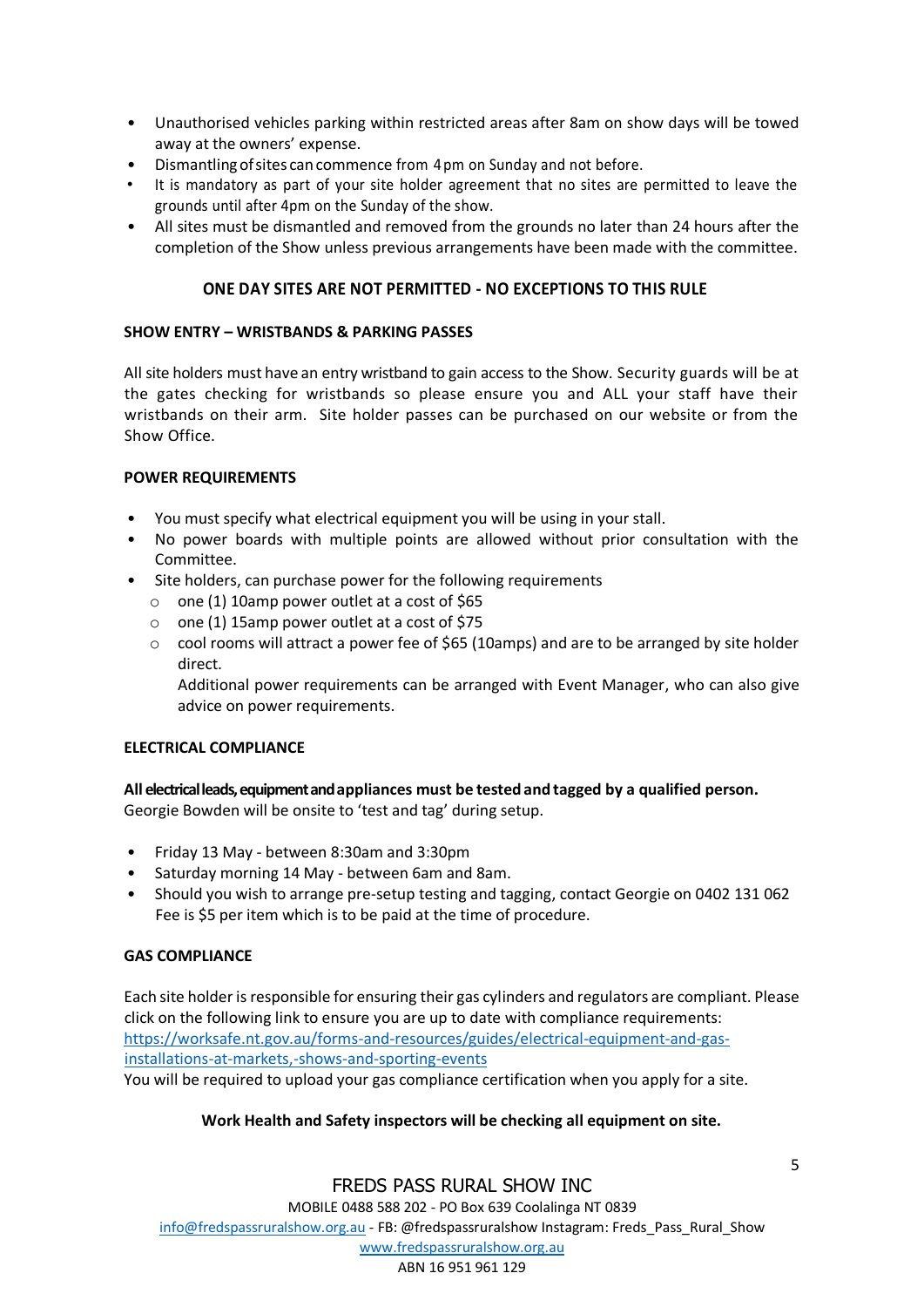## **FOOD STALLS**

Site holders selling food must hold a current NT Food Business Registration available from <https://nt.gov.au/industry/hospitality/register-or-renew-a-food-business>

You will be required to upload your NT Food Business Registration when you apply for a site.

Please also make yourself aware of the safety regulations when dealing with food: <https://nt.gov.au/industry/hospitality/food-safety-and-regulations>

## **All site holders selling food must have a fire extinguisher and fire blanket on site.**

## **RUBBISH AND WASTE REMOVAL**

Site holders are responsible for the immediate removal of all rubbish from their sites and ensuring stalls are always kept in a clean and tidy condition. Large product boxes and packaging is to be crushed before disposal in the large commercial skip bins (do not dispose of large packaging in wheelie bins).

The bond of \$100 will not be refunded following the show if stall holders leave rubbish and waste on site. ALL small rubbish items such as cut cable ties, rubber bands, can ring pulls, paper scraps, bottle caps, etc must be included in the clean-up.

## **WASTEWATER, OIL & REFUSE**

Site holders must have an impervious container available for the collection and storage of wastewater from hand washing and utensil washing facilities.

When full, oil and refuse containers must be immediately emptied into the dedicated refuse storage facilities provided.

## **CAMPING**

Camping on your site is not permitted. Camping is available near Lakeview Hall – campers must prebook via our website.

## **PLASTIC FREE ENCOURAGEMENT**

The Committee would like to encourage site holders not to use single use plastic food and drink containers. We would like to bring in a plastics free policy in future years – so let's get prepared NOW!

Local supplier suggestions: Asian United Food Services <https://www.laygroup.com.au/> Rewards Hospitalit[y https://www.rewardhospitality.com.au/](https://www.rewardhospitality.com.au/) 1800 473 927.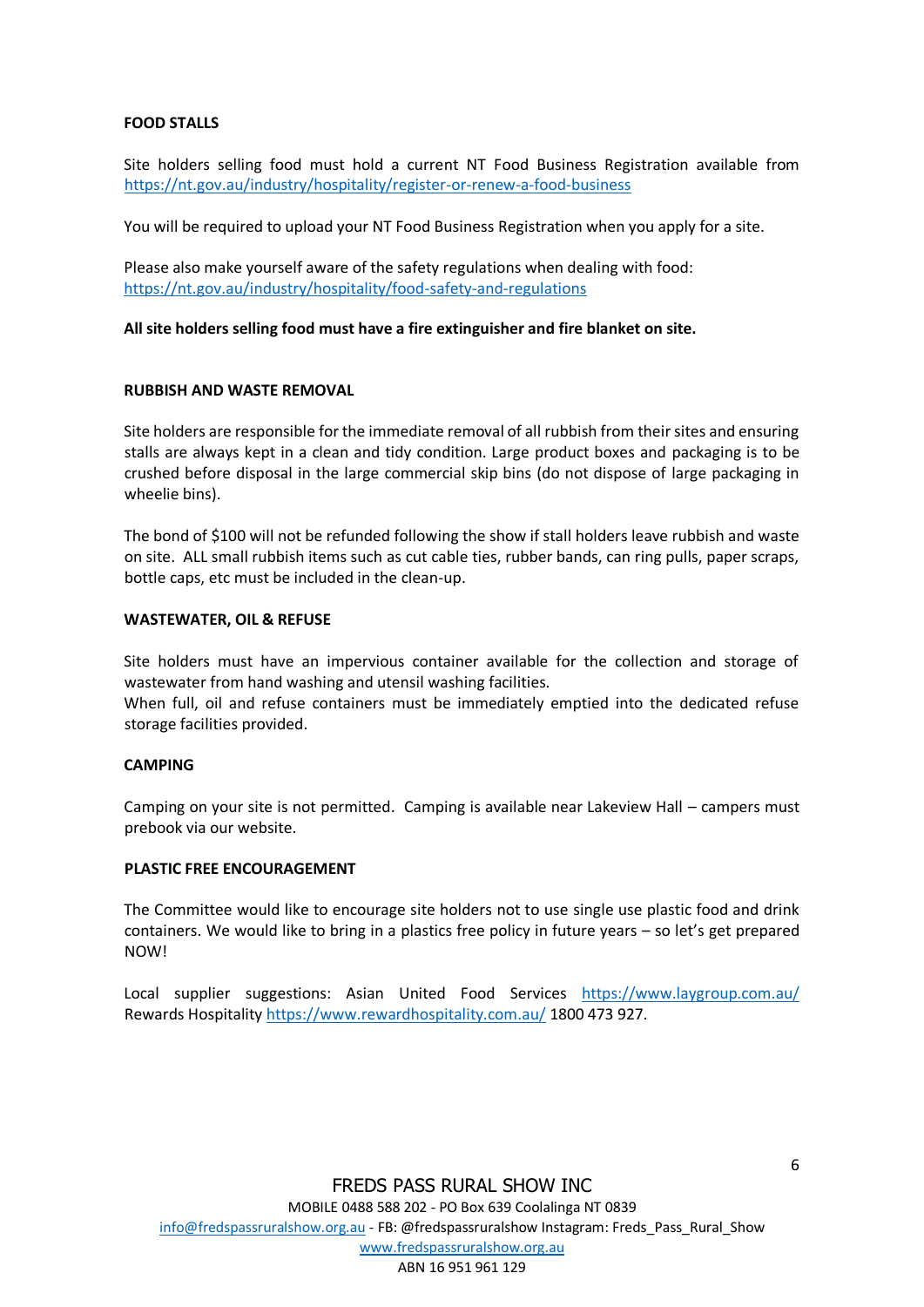## **OUTBACK TRACK OPPORTUNITY**

The FPRS version of The Yellow Brick Road is our very own Outback Track. Site holders are invited to apply to become one of the 10 participating stalls when they book online. This is a great opportunity to draw the public to your site.

The participating site holder must provide 600 small items to give out to children who show an Outback Track entry form.

Suggested items – juice popper, bottle of water, piece of fruit, box of sultanas, muesli bar, small packet biscuits, pen, pencils, crayons, ruler, bubble blowing toy, any small toy, wrist bands.

Balloons, sweets, and stickers are not accepted.

## **How it works:**

- 1. Parents purchase a \$5 Outback Track bag from the FPRS Information Booth just inside the main gate. There will only be 600 bags for sale. Children must be 10 years and under to participate.
- 2. Families visit the 10 participating sites throughout the show grounds.
- 3. At each participating site the child with the entry form receives **one** stamp on their form. They need to collect **10** stamps to enter the competition.
- 4. The child also receives one prize/gift which is provided by the site holder.
- 5. When the child has visited all 10 sites, he/she places their completed form in the box at the Information Booth.
- 6. On Sunday afternoon, an entry will be drawn out and that child will win a larger prize.

## **SHOW ENTRY AND PASSES**

**Gate entry is not included in site charges;** Site holders may purchase any combination of day/weekend passes when they book online.

- The cost of a Site Holder One Day Pass is \$16 (2 Day Pass \$30) compared to public gate entry of \$25 (2 Day Pass \$40).
- Site holder passes/wristbands allow one-person unlimited entry to the showgrounds **NB wristbands must be worn at all times to gain entry**
- Site holders must purchase the total number of passes required for the duration of the Show prior to midnight - Sunday  $31<sup>st</sup>$  April to attract the \$16 or \$30 site holder rate
- After this date standard entry fees apply and can be purchased via our website
- For security reasons passes will not be mailed and are to be collected from the Show Office, Freds Pass Reserve – see office opening hours
- No replacement will be offered for lost, stolen or damaged wristbands.

## **SITEHOLDERS PACK**

The pack containing your site number card, car pass, entry passes and additional information will be available for pick up from the Show Office 2 weeks before the show (Tuesday 3 May) up to Friday 13<sup>th</sup> May)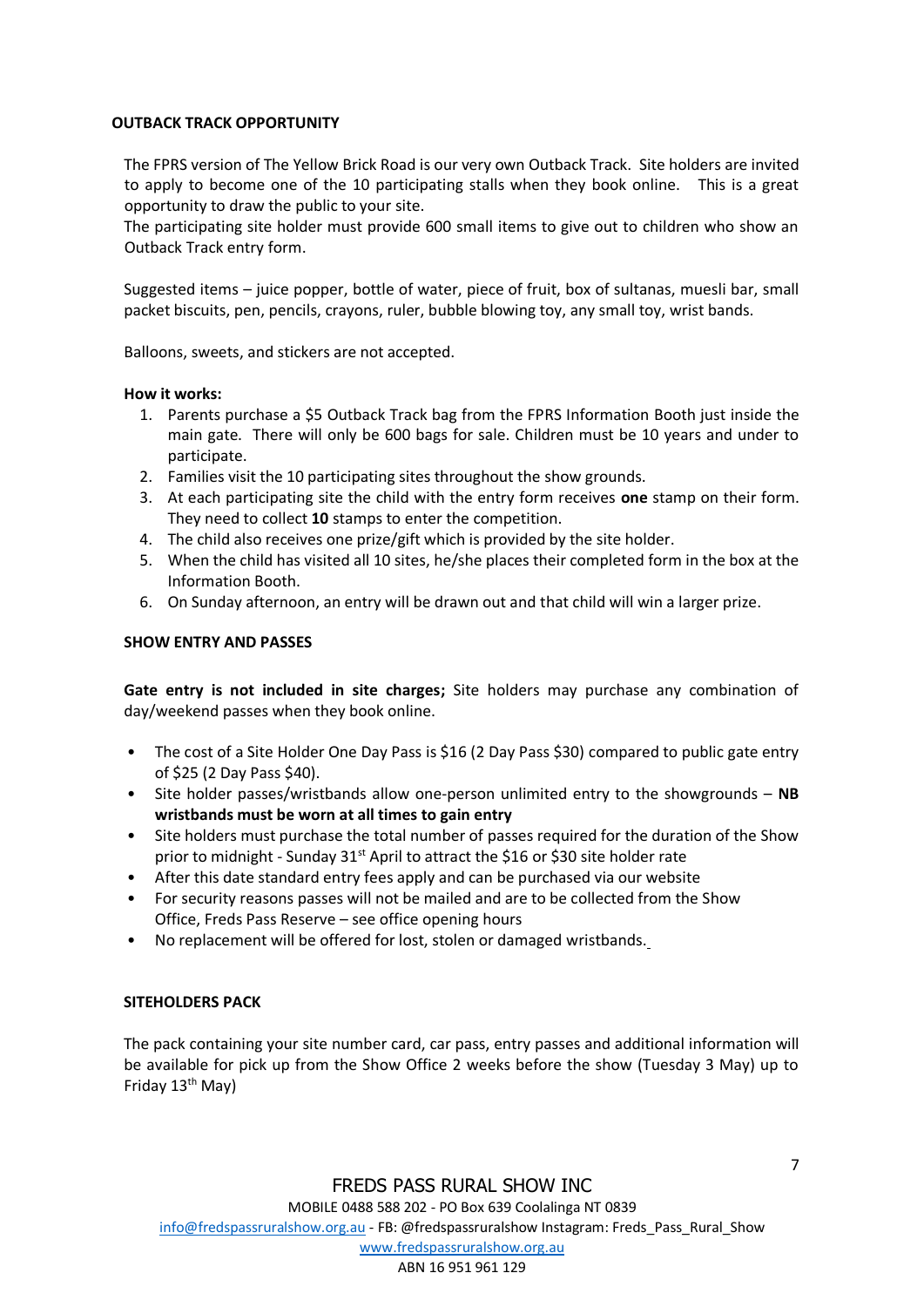## **2022 FREDS PASS RURAL SHOW – SITE HOLDERS TERMS & CONDITIONS**

Site holders at the Freds Pass Rural Show agree to the following when they book a site -

- Site holders will abide by all requirements as outlined above in this Site Holders Manual.
- Site holders will adhere to Work Health and Safety Regulations, or risk being asked to leave the grounds.
- The Committee will not be responsible for any accident which may be caused through or by the site holder, or which may happen in connection with his/her business, and the site holder shall hold the Committee harmless, and indemnify it against any legal proceedings arising from every or any such incident.
- The Committee shall have the right to remove from the showgrounds, at any time, any exhibit, sideshow, and/or any person connected with it, which, in the opinion of the Committee, is objectionable or may be detrimental to the Committee's interest and no person so removed shall have any right of action or claim for damages against the Committee or Committee members in respect of any action taken by the Committee under these regulations.
- The Committee reserves the right to cancel or postpone the show or any part thereof for any sufficient cause. In event of cancellation, site holders will receive a full refund

## **Show Committee & staff wish everyone a successful and fun filled Freds Pass Rural Show for 2022**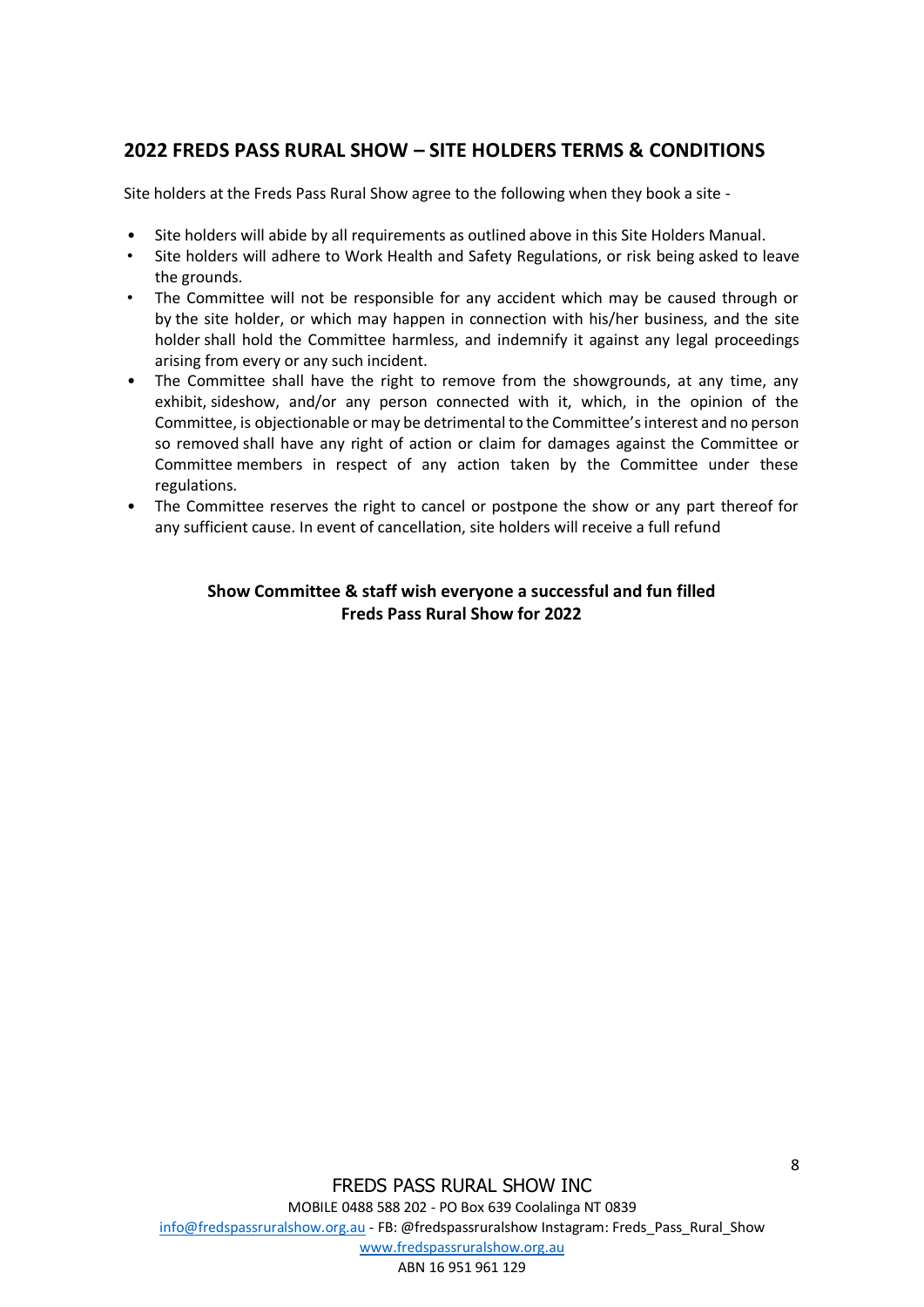**SITE PRICES ONLY**

|                                                                                                 | Available sizes in Area 1 - Melville Way - Price per square metre - \$14 |         |                                                                                             |      |       |  |
|-------------------------------------------------------------------------------------------------|--------------------------------------------------------------------------|---------|---------------------------------------------------------------------------------------------|------|-------|--|
| 3m wide x 3m deep                                                                               |                                                                          |         |                                                                                             |      |       |  |
| 4m wide x 3m deep                                                                               |                                                                          |         |                                                                                             |      |       |  |
| 4m wide x 4m deep                                                                               |                                                                          |         |                                                                                             |      |       |  |
| 4m wide x 5m deep                                                                               |                                                                          |         |                                                                                             |      |       |  |
| 5m wide x 3m deep                                                                               |                                                                          |         |                                                                                             |      |       |  |
| 5m wide x 4m deep                                                                               |                                                                          |         |                                                                                             |      |       |  |
| 5m wide x 5m deep                                                                               |                                                                          |         |                                                                                             |      |       |  |
| Available sizes in Area 2 - Coulter Way (Southern end) - Price per square metre - \$25          |                                                                          |         |                                                                                             |      |       |  |
|                                                                                                 | 3m wide x 3m deep                                                        |         |                                                                                             |      |       |  |
| 3m wide x 4m deep                                                                               |                                                                          |         |                                                                                             |      |       |  |
| 4m wide x 4m deep                                                                               |                                                                          |         |                                                                                             |      |       |  |
| 4m wide x 5m deep                                                                               |                                                                          |         |                                                                                             |      |       |  |
| 5m wide x 4m deep                                                                               |                                                                          |         |                                                                                             |      |       |  |
| 5m wide x 5m deep                                                                               |                                                                          |         |                                                                                             |      |       |  |
| 6m wide x 4m deep                                                                               |                                                                          |         |                                                                                             |      |       |  |
| 6m wide x 5m deep                                                                               |                                                                          |         |                                                                                             |      |       |  |
| Available sizes in Area 3 PREMIUM - Coulter Way (Northern end)                                  |                                                                          |         |                                                                                             |      |       |  |
| Price per square metre - \$35                                                                   |                                                                          |         |                                                                                             |      |       |  |
| <b>Example</b>                                                                                  | Width                                                                    | Depth   | $4m$ wide x $4m$ deep = 16sq                                                                | \$14 | \$224 |  |
| Area 3                                                                                          | 4metres                                                                  | 4metres | mtrs                                                                                        |      |       |  |
|                                                                                                 |                                                                          |         | Food Vans - Please select length x width sizes from menu                                    |      |       |  |
|                                                                                                 |                                                                          |         | NB Premium Area: Any food vans over 6 metres in length will need to contact FPRS management |      |       |  |
| for consideration.                                                                              |                                                                          |         |                                                                                             |      |       |  |
|                                                                                                 |                                                                          |         |                                                                                             |      |       |  |
| General Stalls in premium area - Please select your preferred size from existing menu           |                                                                          |         |                                                                                             |      |       |  |
| 3m wide x 4m deep                                                                               |                                                                          |         |                                                                                             |      |       |  |
| 4m wide x 4m deep                                                                               |                                                                          |         |                                                                                             |      |       |  |
| 5m wide x 4m deep                                                                               |                                                                          |         |                                                                                             |      |       |  |
| Available sizes in Area 4 - North Field - Price per square metre - \$20                         |                                                                          |         |                                                                                             |      |       |  |
| 4m wide x 4m deep                                                                               |                                                                          |         |                                                                                             |      |       |  |
| 6m wide x 5m deep                                                                               |                                                                          |         |                                                                                             |      |       |  |
| 6m wide x 6m deep                                                                               |                                                                          |         |                                                                                             |      |       |  |
| Available sizes in Area 5 - South Field - Price per square metre - Tier 1 - \$14 & Tier 2 - \$7 |                                                                          |         |                                                                                             |      |       |  |
| NB - Food Vans in this area will be charged at Premium rates \$35 per sq mtr                    |                                                                          |         |                                                                                             |      |       |  |
| Tier 1 @ \$14 per square metre                                                                  |                                                                          |         |                                                                                             |      |       |  |
| 3m wide x 3m deep                                                                               |                                                                          |         |                                                                                             |      |       |  |
| 6m wide x 3m deep                                                                               |                                                                          |         |                                                                                             |      |       |  |
| 6m wide x 5m deep                                                                               |                                                                          |         |                                                                                             |      |       |  |
| 7m wide x 9m deep                                                                               |                                                                          |         |                                                                                             |      |       |  |
| 7m wide x 12m deep                                                                              |                                                                          |         |                                                                                             |      |       |  |
| Tier 2 @ \$7 per square metre                                                                   |                                                                          |         |                                                                                             |      |       |  |
| 8m wide x 8m deep                                                                               |                                                                          |         |                                                                                             |      |       |  |
| 12m wide x 6m deep                                                                              |                                                                          |         |                                                                                             |      |       |  |
| 12m wide x 12m deep                                                                             |                                                                          |         |                                                                                             |      |       |  |
| 14m wide x 12m deep                                                                             |                                                                          |         |                                                                                             |      |       |  |

MOBILE 0488 588 202 - PO Box 639 Coolalinga NT 0839

[info@fredspassruralshow.org.au](mailto:info@fredspassruralshow.org.au) - FB: @fredspassruralshow Instagram: Freds\_Pass\_Rural\_Show